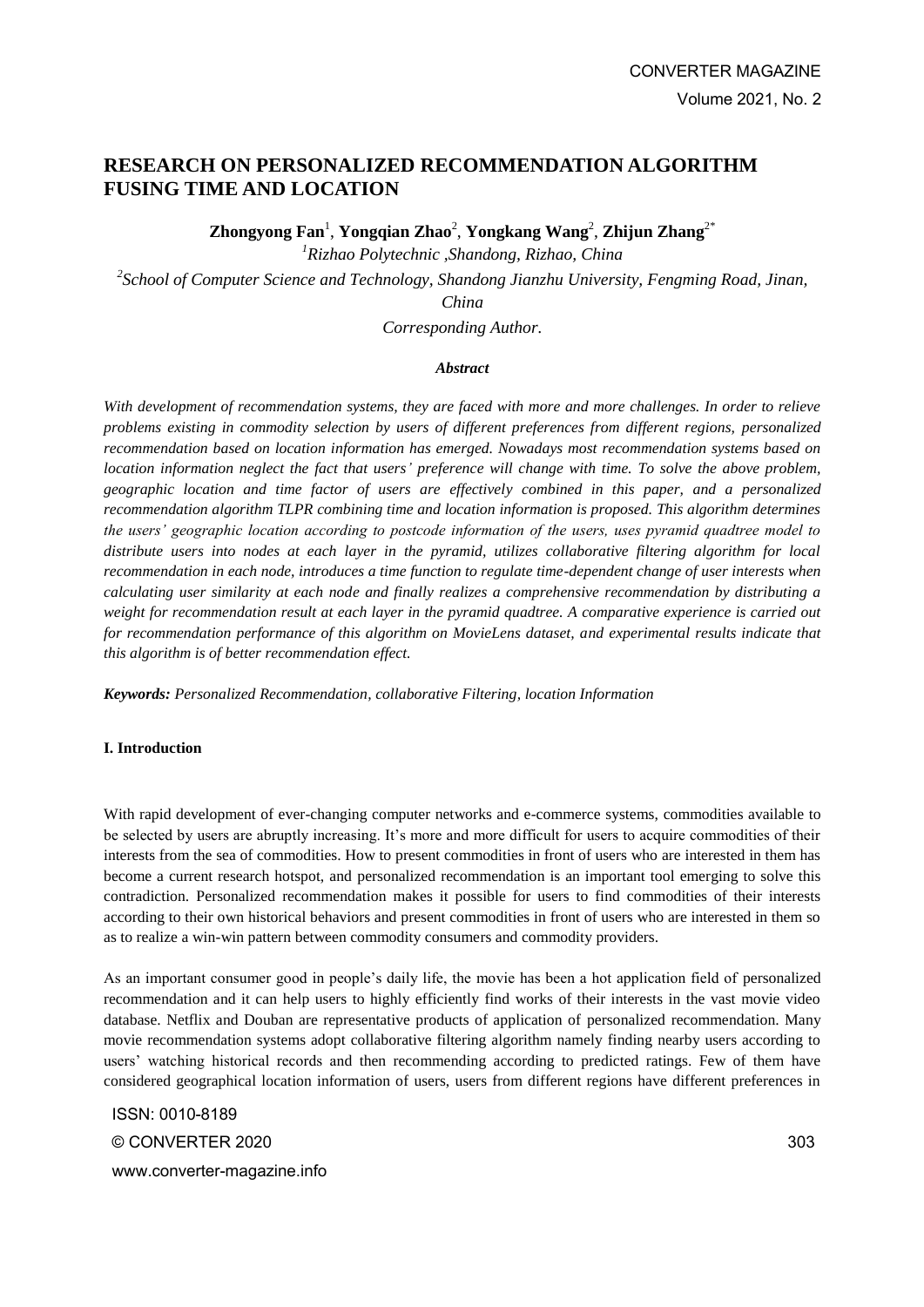#### Volume 2021, No. 2

reality, and for instance, French ethnic group in Canadian Quebec Province has totally different user preference from Toronto. Movie preference of Spanish ethnic group in southwestern America is approximate to some user groups in northern Mexico. Meanwhile, users' preferences for commodities will drift with time. When new commodities emerge, commodity popularity will also experience continuous change. Based on the above considerations, personalized recommendation algorithm TLPR combining time and location information was proposed in this paper, which could obviously improve recommendation effect.

Section 2 introduces related work conducted for recommendation relating to time information and location information in this paper. Section 3 mainly introduces the personalized recommendation algorithm combining time and location information. Section 3 conducts a comparative experimental analysis of different algorithms and verifies advancement of this algorithm. Section 5 summarizes and expected future research work based on this algorithm.

#### **II. Related Work**

Collaborative filtering algorithm, which was proposed by Typest, is a recommendation algorithm [1-5] which has been most extensively applied at present. This algorithm obtain some recommendation results to the users according to users' purchase record, scoring record, browser page rolling time and other information. Many scholars have made different improvements based on the collaborative filtering algorithm in order to recommendation precision of the recommendation algorithm and favorable recommendation effects have been achieved. Recent studies find that user behavioral pattern can affect recommendation effect to a certain degree. For example, new users and old users have different selection patterns, user preference will change with the age, and so will their interests be in different periods and in different places. Therefore, digging user behavioral pattern can realize recommendation under complicated conditions and improve recommendation precision. On this basis, domestic and overseas scholars have found that space-time statistical characteristics of user behaviors can also be used to improve recommendation or design applications for specific scenes.

2.1 Study of personalized recommendation algorithm combining time factors

In fact, it's simply assumed that user interest will present exponential decrease with time, and improved recommendation effect can also be obtained [6, 7]. The study[8] carried out by Sugiyama et al. put forward a time-based collaborative filtering technology through detailed analysis of browsing history of the user within one day. In Literature [9], the author put forward a time-based attenuation function to process time series data according to clustering of each user and each term, and this function could calculate corresponding time weights for different resources. Literature [10] proposed calculating user ratings according to term release time, user purchasing time and information combining the two. This temporary information could be used to improve recommendation precision in a dynamic e-commerce environment. In order to solve sparsity problem, Wu et al. [11] put forward a collaborative filtering algorithm based on user features and time effect, and introduced time information and user information when calculating the similarity so as to improve similarity calculation and reduce sparsity problem. Based on the collaborative filtering algorithm, Wu et al. [12] combined time factor and user ratings to dynamically distribute weight of each rating, and relieved sparsity problem by using predicted ratings to fill similarity matrix and a certain effect was achieved.

2.2 Study of personalized recommendation algorithm combining location factors

ISSN: 0010-8189 Not only time will influence change of user interest but also location change will also generate a great influence. With rapid development of the internet and development and popularization of GPS and other mobile phone locating technologies, location-based service has become a problem attracting extensive concern in the academic

© CONVERTER 2020

www.converter-magazine.info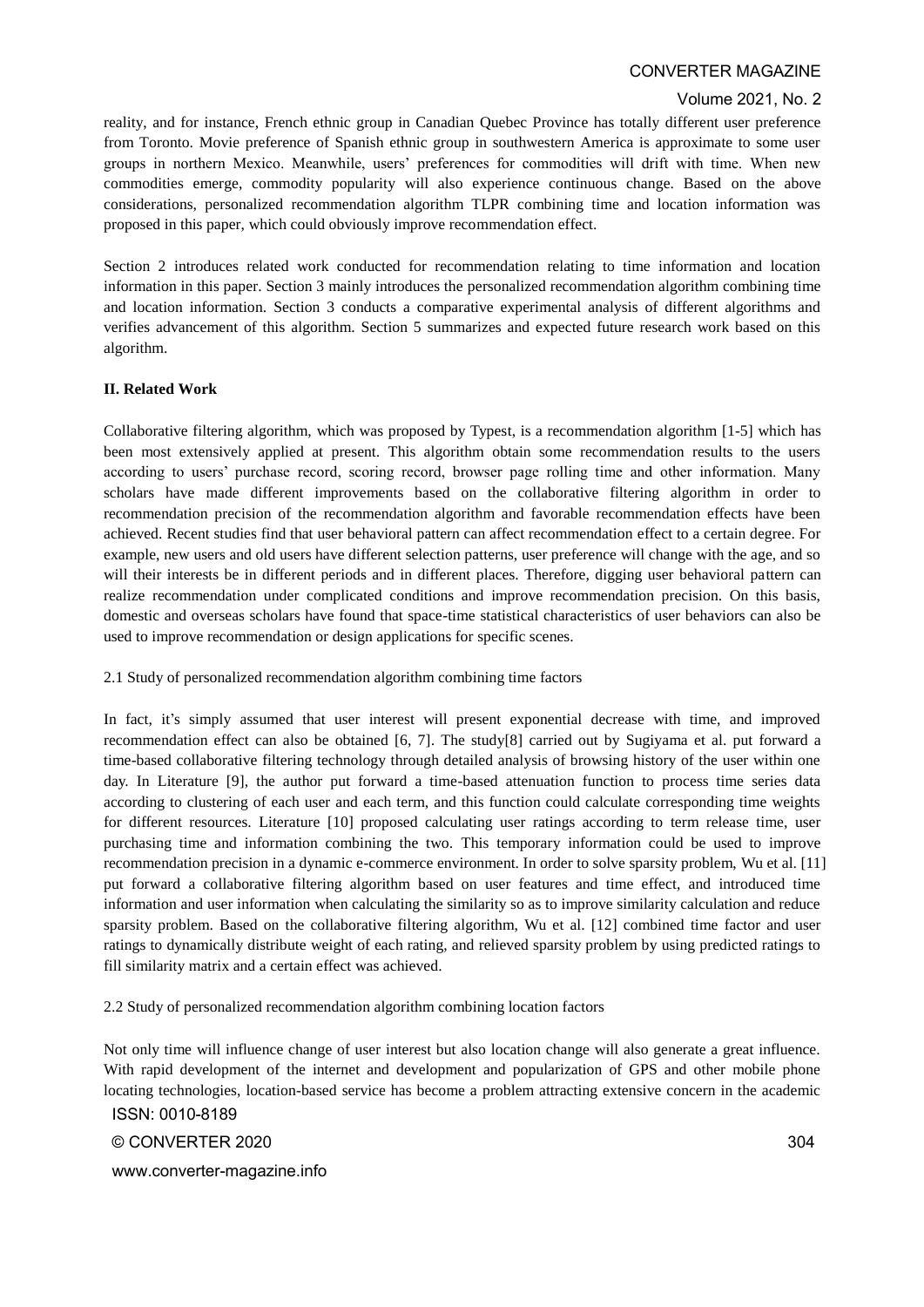#### Volume 2021, No. 2

circles and within the industry. Location information-based recommendation has become a research hotspot and important application scene. As for the influence of location information on the recommendation system, Google pushed out a service called Hotpot in 2010. This service lets the user rating the place where he has been and then recommends places to the user according to the rating. Spanish telecommunications personnel once designed a location-based movie recommendation system and provided a detailed technical report [13]. Scientific research workers from University of Minnesota put forward a recommendation model called LARS and closely related to the user place [14]. Yuan et al. [15] proposed layered exploration to measure similarity based on user geographic location on location-based service platform, and this method could effectively identify users with similar geographic visit locations; Hu et al [16] combined user behavior trace and urban functions in social media so as to identify user role information and provide a method of calculating user similarity in the recommendation system. Liang et al. [17] designed an index tree applied to personalized recommendation and based on location coding and applied the index structure to personalized recommendation in an innovative way. Li et al. [18] founded group patterns with similar behavior traces under unequal time interval constraints and solved the problem of the traditional trace group pattern digging algorithm which could only process GPS data with fixed time interval sampling constraints.

2.3 Study of personalized recommendation algorithm combing time and location

Yuan et al. [19] put a POI (Point of Interest) recommendation system sensitive to time, which combined geographic location and time information to recommend places where the users had not been. Li et al. [20] put forward a brand-new personalized location recommendation model for LBSN, and this model included influence of social contact and space-time characteristics, which reduced limitations caused by matrix sparsity and cold boot problem to recommendation performance to a certain degree and improved location recommendation precision, but the emphasis was laid on exploration into social relationship while neglecting the relationship between locations. Ma et al. [21] put forward a multi-factor-combined personalized location recommendation algorithm by combining geographic location information and user relation and according to the obtained main causes influencing user moving behaviors. This algorithm has effectively combined user preference information, influence of social relations, present user location, time interval and other multiple factors, which can improve location recommendation precision.

#### **III. Recommendation Algorithm TLPR**

3.1 Traditional user-based collaborative filtering recommendation model

The most basic and simplest algorithm in the recommendation systems is user-based collaborative filtering recommendation algorithm, based on which many recommendation algorithms are derived. Its implementation mainly includes two steps.

(1) Seek for the users with similar preferences to the user to which the recommendation will be made by calculating similarities between users.

There are many computational methods of similarities, here cosine similarity calculation is adopted, and the formula is as follow:

$$
w_{uv} = \frac{|N(u) \cap N(v)|}{\sqrt{|N(u)||N(v)|}}\tag{1}
$$

ISSN: 0010-8189 © CONVERTER 2020 www.converter-magazine.info

305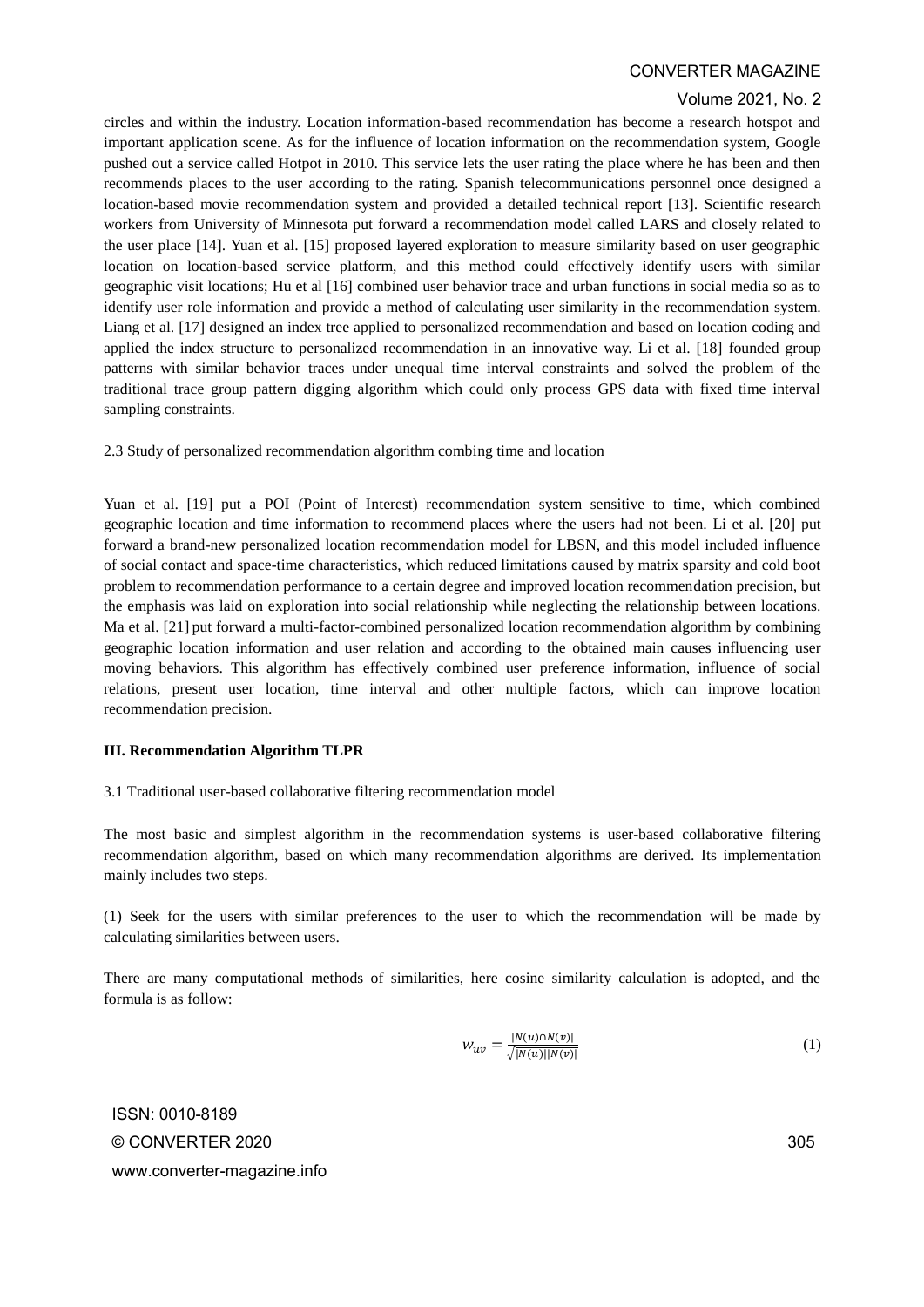Volume 2021, No. 2

 $N(u)$  is item set for which user u has behaviors and  $N(v)$  is item set for which user v has behaviors.

(2) Find item favored by similar users and not contacted by the user to which the recommendation will be made and recommend them to the user.

After interest similarities between users are obtained, UserCF algorithm will recommend items liked by K users with similar interests to the user for recommendation. The following formula (2) used to measure interest degree of user u in item i:

$$
p(u,i) = \sum_{v \in S(u,K) \cap N(i)} w_{uv} r_{vi}
$$
 (2)

Where S (u, K) includes K users with approximate interests to user u; N (i) is user set with behaviors for item i;  $w_{uv}$  is interest similarity between user u and user v;  $r_{vi}$  is interest of user v in item i.

3.2 Personalized recommendation algorithm combining time

Traditional recommendation algorithms have neglected influence of time on user interest change, which affects predicting precision to a certain degree. User-based and time context-dependent collaborative filtering algorithm is as follow.

A time attenuation function is introduced when calculating user similarity.

$$
f(|t_{ui} - t_{vi}|) = \frac{1}{1 + \alpha |t_{ui} - t_{vi}|}
$$
\n(3)

Where  $t_{ui}$  is the time for user u to generate behaviors for item i;  $t_{vi}$  is the time for user v to generate behaviors for item i.

User-based collaborative filtering algorithm was introduced in 3.1. After time information is obtained, the following improvements can be made for similarity calculation.

$$
W_{uv} = \frac{\sum_{i \in N(u) \cap N(v)} f(|t_{ui} - t_{vi}|)}{\sqrt{|N(u)| |V(v)|}}
$$
(4)

The greater the time difference between user u and user v to generate behaviors for item i, the smaller the interest similarity between the two users. Besides consideration of the influence of time on similarities, influence of time information on predictor formula should also be taken into consideration. Generally speaking, present user behaviors should have greater relations with recent behaviors. Therefore, the predictor formula can be corrected in the following way:

$$
p(u,i) = \sum_{v \in S(u,K)} w_{uv} r_{vi} \frac{1}{1 + \alpha(t_0 - t_{vi})}
$$
\n
$$
(5)
$$

Where  $t_0$  present time and  $\alpha$  is time attenuation parameter. The above formula indicates that: the closer the  $t_{vi}$ is to  $t_0$ , the higher ranking the item similar to item i will obtain in recommendation list for user u.

3.3 Time and location-based personalized recommendation algorithm

The user can be distributed to a node of one series using pyramid quadtree model according to user postcode information and geographic information, and each node includes behavioral dataset of users at the same location

ISSN: 0010-8189 © CONVERTER 2020 www.converter-magazine.info

306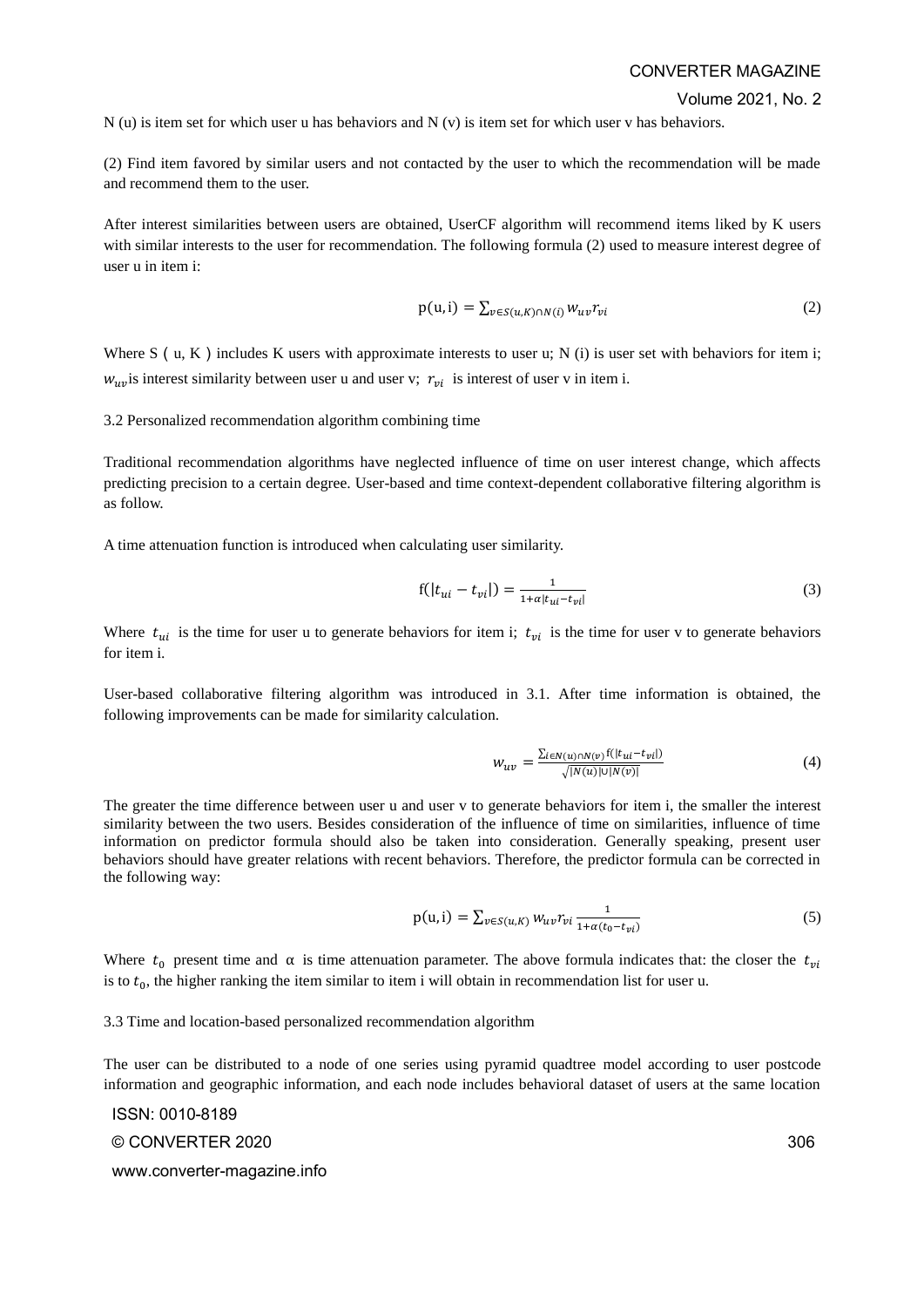### Volume 2021, No. 2

with the user at this layer. Then local recommendation is implemented in each node using the time-based collaborative filtering algorithm, and finally a weight value is distributed to recommendation result at each layer in the pyramid quadtree for comprehensive recommendation. Besides recommending to ordinary users, this model processes particularity of boundary users in two regions so that the recommendation can be more accurate.

### 3.3.1 Pyramid quadtree model

Pyramid quadtree structural model was adopted in this paper to conduct regional division of the dataset as shown in Fig. 1. The model divides the region to be studied into H layers (tree height). For tree height h, the whole space is divided into  $4<sup>h</sup> - 1$  node grids with the same size, and a user-based collaborative filtering model is built according to historical evaluation information between users for an item. A user and his evaluation of related items will appear in each layer among H layers and both of this user and his evaluation information have participated in establishment of the collaborative filtering model among the top-down node grids. Generally speaking, the pyramid quadtree model will be relatively stable, and only when a large batch of new data are introduced will the influence be generated on results of the collaborative filtering model for tree nodes.

During the concrete recommendation, regional division of the users is implemented from layer 0 downward, collaborative filtering of each layer will generate a local recommendation results list, and the final output result is the comprehensive measurement of all of the previous local results.



*Fig. 1 Schematic diagram of pyramid model*

3.3.2 Time and location-based recommendation model Personalized movie recommendation for users is largely implemented in three steps.

Step 1: this step starts from root nodes of pyramid quadtree. For each user  $u_i$  to be divided in the user dataset (User), the regions where the users are located are subdivided according to the first 1, 2 and 3 figures of their postcodes until leaf nodes.

Step2 is the collaborative filtering step. For each node i in the set, traversal of each user  $u_i$  and his ratings for some movies is implemented, and these information are used to construct a user-movie grading sheet as Table 1.

| Table 1 User-movie grading sheet |                    |        |   |        |  |  |
|----------------------------------|--------------------|--------|---|--------|--|--|
|                                  | Movie <sub>1</sub> | Movie2 | . | Movien |  |  |
|                                  |                    |        | . |        |  |  |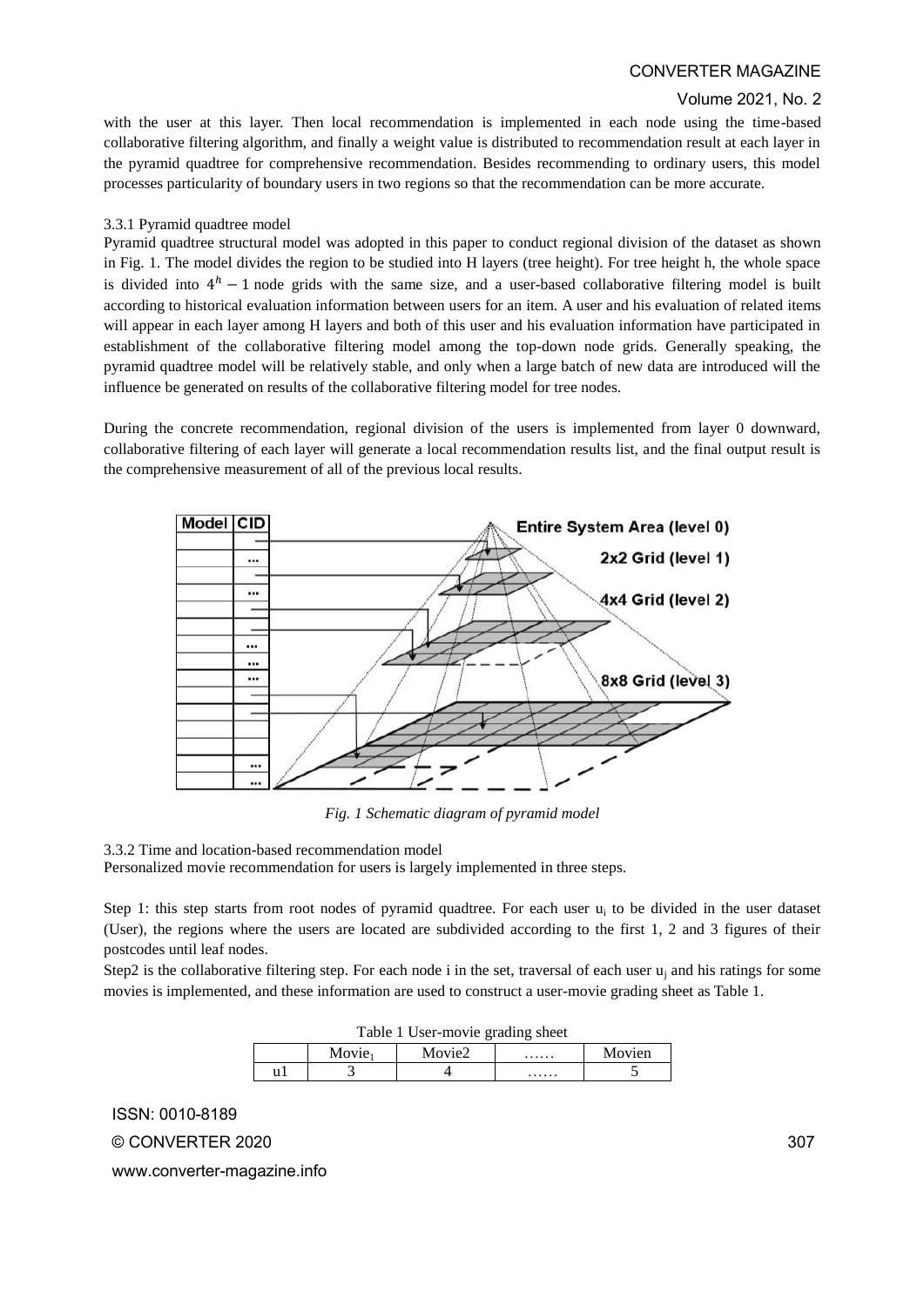Volume 2021, No. 2

| nm<br>--- |  |  |
|-----------|--|--|

Next is calculation of user similarities, during which influences of time factors on user degree of interest should be considered, and time factors should be included in similarity calculation. For the user  $u_i$  for recommendation, K users with the highest similarity to user  $u_i$  are found. In each candidate node, the list of P movies  $(movie<sub>1</sub>,movie<sub>2</sub>,...,movie<sub>p</sub>)$  recommended by the K users to user  $u<sub>i</sub>$  according to predicting ratings in an ascending order is recorded.

Step 3 is the link of the final result generated by weighted recommendation. Several local recommendation lists (List 1, List 2, … , List q) are generated by several nodes in Step 2. Weight coefficients will be distributed from top layer gradually until leaf nodes. When the height of the pyramid quadtree model is h, ratings of one Movie\_i in List 1, List 2,..., List q are set as R1, R2, R3,..., Rn respectively (when this movie appears in one List, the rating is 0). The following formula is used to calculate final weighted recommendation rating R ( $Mov_i$ ) of one movie.

 $R(Mov_i) = R1 \times \beta_1 + R2 \times \beta_2 + \dots + Rn \times \beta_n$  (6)

Where  $\beta_i$  is a coefficient between 0 and 1, and  $\beta_1 + \beta_2 + \cdots + \beta_n = 1$  and  $\beta_1 \le \beta_2 \le \cdots \le \beta_n$  are satisfied. The coefficient is obtained through an experiment in the recommendation process. Through multiple groups of experimental comparison, it's found that when  $h=4$ , the coefficient is taken as 0.2, 0.35 and 0.45 respectively; when h=5, the coefficient is taken as 0.15, 0.2, 0.25 and 0.4 respectively, and favorable recommendation effects can be achieved under both circumstances. Finally the recommendation list Top N is obtained.

The model algorithm is as follow:

**Input**: User set, the user  $u_i$  for recommendation, and depth h of the pyramid model. **Output**: final weighted grading matrix.

- 1. Traversal of nodes experienced by the user is implemented and recorded in Path set
- 2. for $(u_i \in$  User with postcode)
- 3 . Find\_Path $(u_i)$ ->Path $[u_i]$ []
- 4 . For(Node\_i  $\in$  Path $[u_i][]$ )
- 5. For $(u_2 \in \text{Node}_i)$
- 6. Time factors are added in the calculation of user similarities
- 7. Similarity\_distance(prefer,  $u_i$ ,  $u_j$ ,  $f(|t_{ui} t_{vi}|)$ )
- 8. Collaborative filtering is implemented for users layer by layer
- 9. CF\_Model  $(u_i)$  ->Result:List I [movice\_1, movice\_2,......movice\_p]
- 10. List=[List1,List2,……List n],
- 11. Choose the weight  $\beta_1, \beta_2, ..., \beta_n$
- 12. Weighted recommendation, K is returned number of movies
- 13. Recommendation-List $(u_i)$ { For(List  $i \in$  List) If(movice\_i  $\in$  List\_i)

```
R(movie_i) = R(movie_i) + R(List_i) \times \beta_iAdd R (movie i) to Ratings [ ]
Return Ratings [0: K]
```
ISSN: 0010-8189

© CONVERTER 2020

www.converter-magazine.info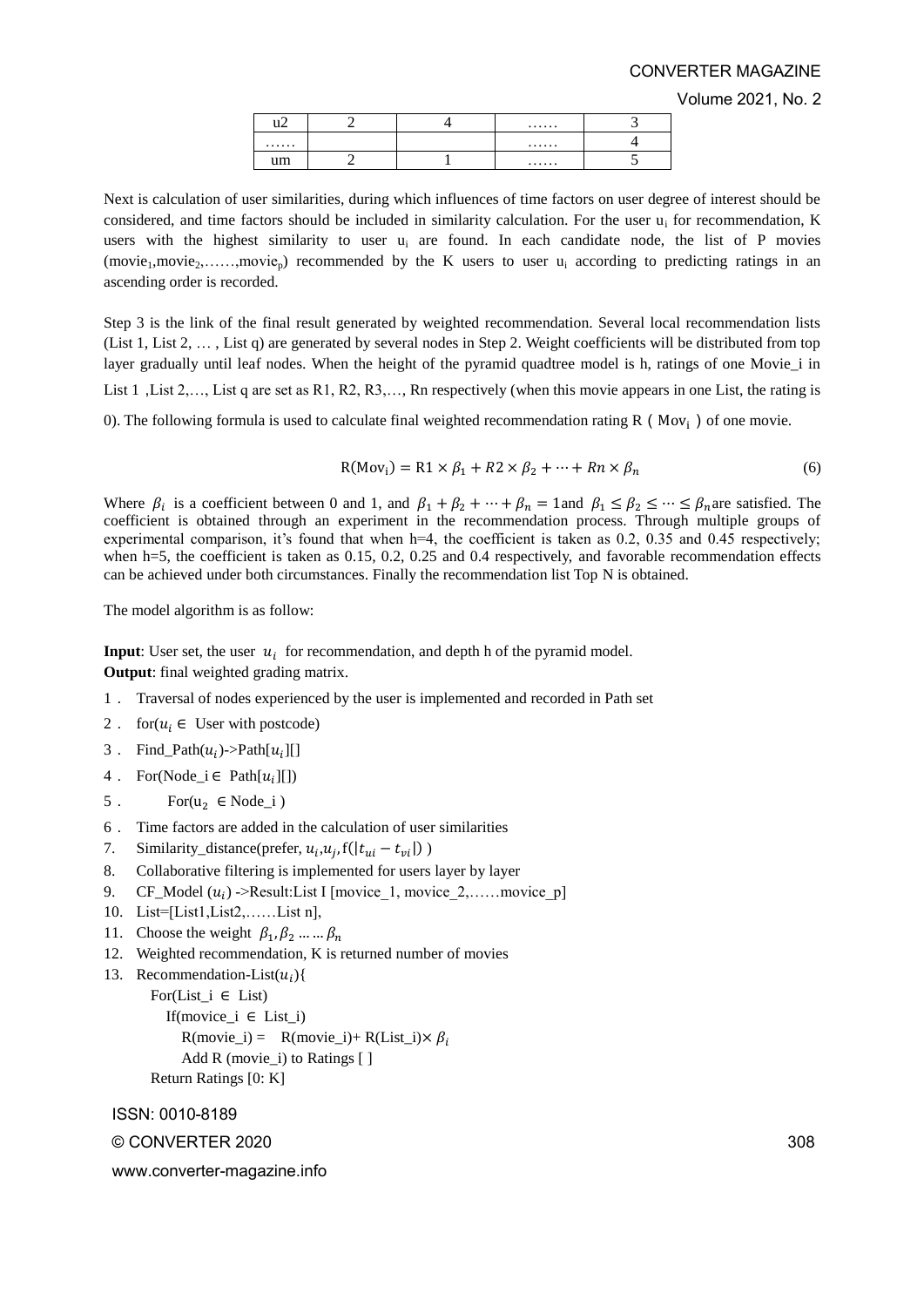### **IV. Experiment and Analysis**

}

#### 4.1 Introduction of the dataset

The dataset used in this paper is MovieLens. This dataset contains three different versions; this paper mainly carries out comparative experiments in two versions of 100K and 1M data sets. The dataset mainly contains three parts: ratings. Data, user.data and movie.data. Ratings Data includes user id, movie id and ratings made by users on corresponding films and timestamps. In addition, user and movie-related information are saved in user.data and movie.data respectively, the former records user id, gender, age, occupation, postcode, etc., and the latter records movie id, movie name, movie type, etc.

In order to ensure precision of experimental results and exclude the influence caused by accidental factors. Two data sets of different sizes were evenly and randomly divided into 5 portions, the one portion is taken as later-stage test set and the residual 4 portions are used as training sets. Meanwhile, in order to ensure overfitting phenomenon of assessment indexes, N experiments should be carried out, different test sets are used in different experiments, and finally mean value of these experimental results is taken as the final index.

#### 4.2 Evaluation indexes

Recommendation result in this experiment is Top N recommendation, corresponding evaluation criterion is rating criterion of the recommendation results, and predicting precision of Top N recommendation is measured through precision and recall.

Definition of the recall (also called recall ratio) of the recommendation system is as follow:

$$
\text{recall} = \frac{\sum_{u \in U} |R(u) \cap T(u)|}{\sum_{u \in U} R(u)} \tag{7}
$$

Definition of the precision of the recommendation system is as follow:

Where  $R(u)$  is the list generated for the users through inductive learning of the obtained model according to user behaviors on the training set:  $T(u)$  is behavioral list of users on the test set.

F1-rating is defined as harmonic mean of precision and recall, which can comprehensively reflect various properties of a recommendation algorithm. It has been extensively applied in the studies of recommendation algorithms. Generally speaking, the higher the F1-rating value, the better the algorithm performance.

#### 4.3 Experimental results and analysis

The recommendation model combining time and location factors (abbreviated as TLPR) proposed in this paper is evaluated through an experiment, and it's compared with user-based collaborative filtering (hereinafter abbreviated as User-CF), recommendation algorithm combining time factors (hereinafter abbreviated as T-CF) and recommendation algorithm combining location factors (hereinafter abbreviated as ADPR) in aspect of their recommendation effects.

In order to test algorithm performance, for a given user u, a recommendation list with length being K is generated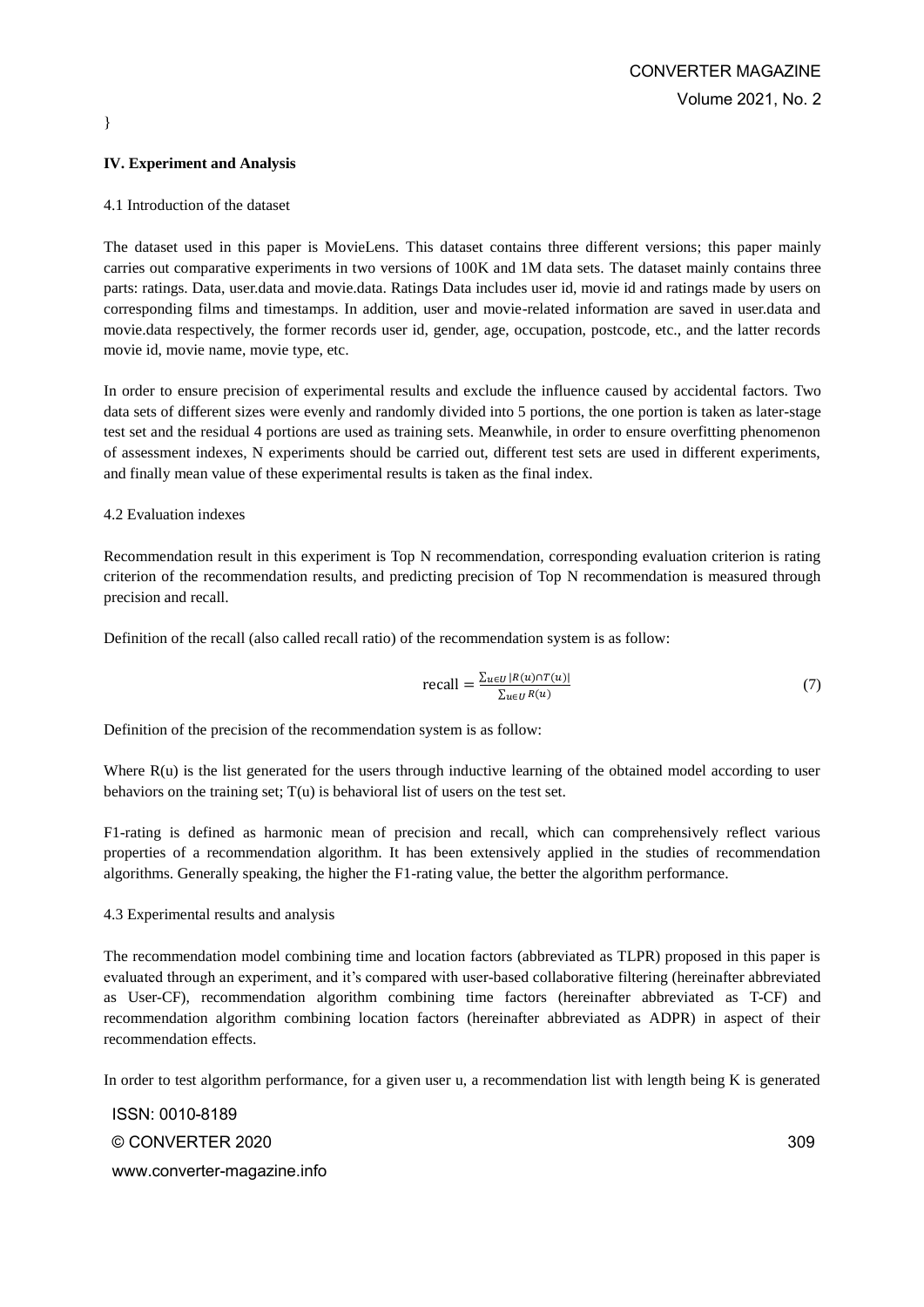Volume 2021, No. 2

for the user using the data in the training set. Algorithm performances are compared when different K values are taken.

First, we need to determine the number of layers of the Pyramid model with the best recommendation. When the length of the recommended list is K, The number of layers in Pyramid is determined by the recommended effect of different algorithms in different layers of Pyramid model. The four algorithms involved in the comparison, TLPR, ADPR, User-CF, and T-CF, only use the Pyramid model in the two kinds of TLPR and ADPR, and the Precision of the two algorithms in the Pyramid model of different layers is shown as shown in the Fig. 2 and Fig. 3.



*Fig 2 the impact of H in the 1M data set*



*Fig 3 the impact of H in the 1M data set*

It is intuitive to see that when h=4 and h=5 are used, the algorithm is the best.

In the 1M version of the movieLens data set, 1,000 users are selected as candidate users for recommendation. The final result is mean value of evaluation indexes of the 1,000 users, and results are shown in Table 2.

| Table 2 Comparison of evaluation indexes of four recommendation algorithms under 1M dataset |  |  |  |
|---------------------------------------------------------------------------------------------|--|--|--|
|                                                                                             |  |  |  |
|                                                                                             |  |  |  |

|    | <b>TLPR</b> |           | <b>ADPR</b> |           | User-CF |           | T-CF   |           |
|----|-------------|-----------|-------------|-----------|---------|-----------|--------|-----------|
| K  | Recall      | Precision | Recall      | Precision | Recall  | Precision | Recall | Precision |
|    | $(\%)$      | $%$ )     | (% )        | %         | (% )    | $\%$      | $(\%)$ | $\%$      |
| 10 | 14.323      | 20.873    | 14.457      | 20.541    | 12.725  | 19.602    | 13.433 | 19.846    |
| 15 | 15.402      | 21.766    | 15.378      | 21.366    | 15.308  | 20.415    | 15.407 | 20.973    |
| 20 | 15.585      | 22.041    | 15.496      | 21.795    | 16.109  | 20.369    | 16.305 | 21.064    |
| 25 | 18.237      | 22.967    | 17.872      | 22.551    | 15.051  | 21.325    | 15.756 | 21.475    |
| 30 | 18.216      | 22.860    | 18.033      | 22.399    | 17.231  | 22.055    | 17.856 | 22.078    |
| 35 | 19.764      | 23.971    | 19.608      | 23.305    | 17.112  | 21.766    | 18.021 | 22.158    |

ISSN: 0010-8189

© CONVERTER 2020

www.converter-magazine.info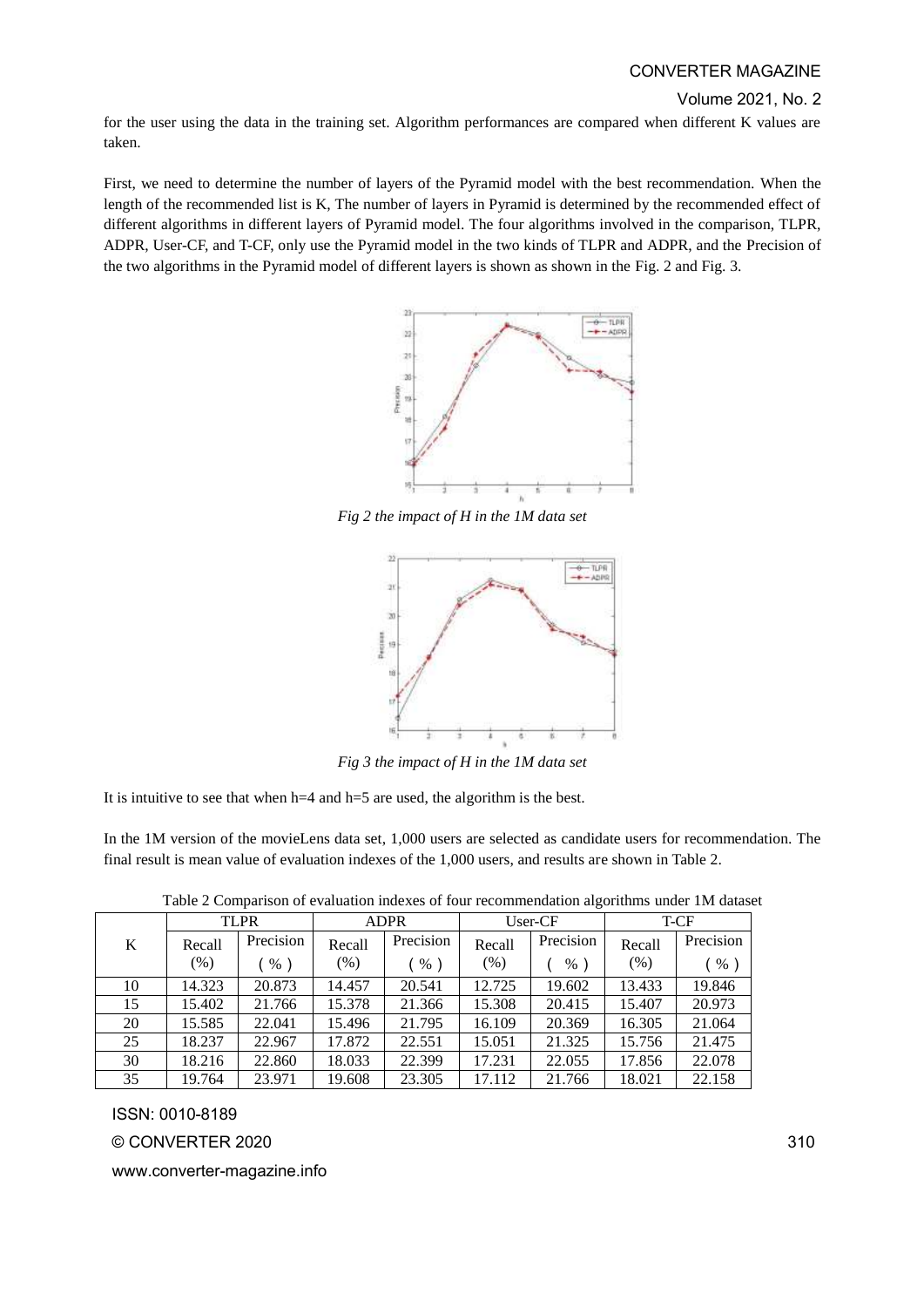In the 100K version of the MovieLens data set, 300 users are selected as candidate users for recommendation. The final result is mean value of evaluation indexes of the 1,000 users, and results are shown in Table 3.

|    | <b>TLPR</b> |           | <b>ADPR</b> |           | User-CF |           | T-CF   |           |
|----|-------------|-----------|-------------|-----------|---------|-----------|--------|-----------|
| K  | Recall      | Precision | Recall      | Precision | Recall  | Precision | Recall | Precision |
|    | (% )        | %         | $(\%)$      | $\%$      | (% )    | %         | (%)    | %         |
| 10 | 13.226      | 19.136    | 13.426      | 19.247    | 12.772  | 19.124    | 13.612 | 19.336    |
| 15 | 14.402      | 20.252    | 14.308      | 19.856    | 14.425  | 19.726    | 14.375 | 19.602    |
| 20 | 15.185      | 20.867    | 15.076      | 20.576    | 15.442  | 20.226    | 15.842 | 20.476    |
| 25 | 16.856      | 22.015    | 16.645      | 21.766    | 15.785  | 20.960    | 15.874 | 21.021    |
| 30 | 17.220      | 22.023    | 17.148      | 21.878    | 16.725  | 21.072    | 16.886 | 21.477    |
| 35 | 18.134      | 22.625    | 17.976      | 22.356    | 16.974  | 21.756    | 17.126 | 21.896    |

Table 3 Comparison of evaluation indexes of four recommendation algorithms under 100K dataset.

The table lists recall and precision data of four different recommendation algorithms under 1M dataset and 100K dataset. For the sake of intuitive data analysis of this table, broken line graphs of recall and precision and histogram of F1-rating are respectively given.

Intuitive broken line graphs of recalls of the four different algorithms are shown in Fig. 4 and Fig. 5, respectively being TLPR, ADPR, User-CF and T-CF from up to bottom. As shown in the graphs, it can be seen that as K value increases, overall TLPR value of the recall is the highest, and when K=15, index differences among the four algorithms are not great. T-CF performance is the best when K=20.



*Fig. 4 Recall comparison under 1M data set*



*Fig. 5 Recall comparison under 1M data set*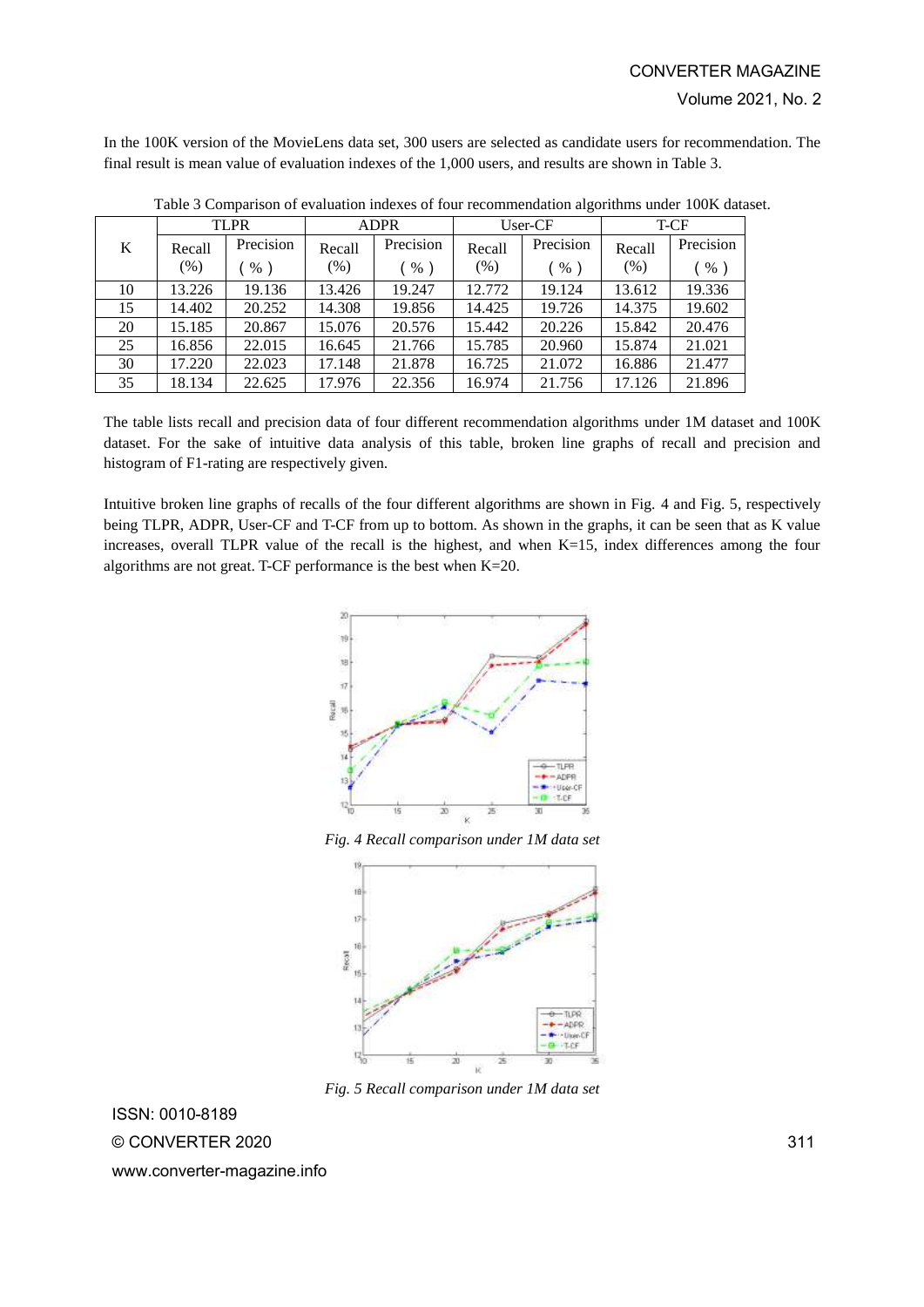Intuitive broken line graphs of the precision values of the four algorithms are shown in Fig. 6 and Fig.7, respectively being TLPR, ADPR, User-CF and T-CF. It can be seen that as K value increases, TLPR index is obviously superior to the other three algorithms.



*Fig. 6 Precision comparison under 1M data set*



*Fig. 7 Precision comparison under 1M data set*

F1-rating indexes of the four algorithms are shown in Fig. 8 and Fig.9. It can be seen that as K value increases, overall F1-ratings of four algorithms present rising trend, and F1-rating of TLPR algorithm is obviously higher than other three algorithms.



*Fig. 8 F1-rating comparison under 1M data set*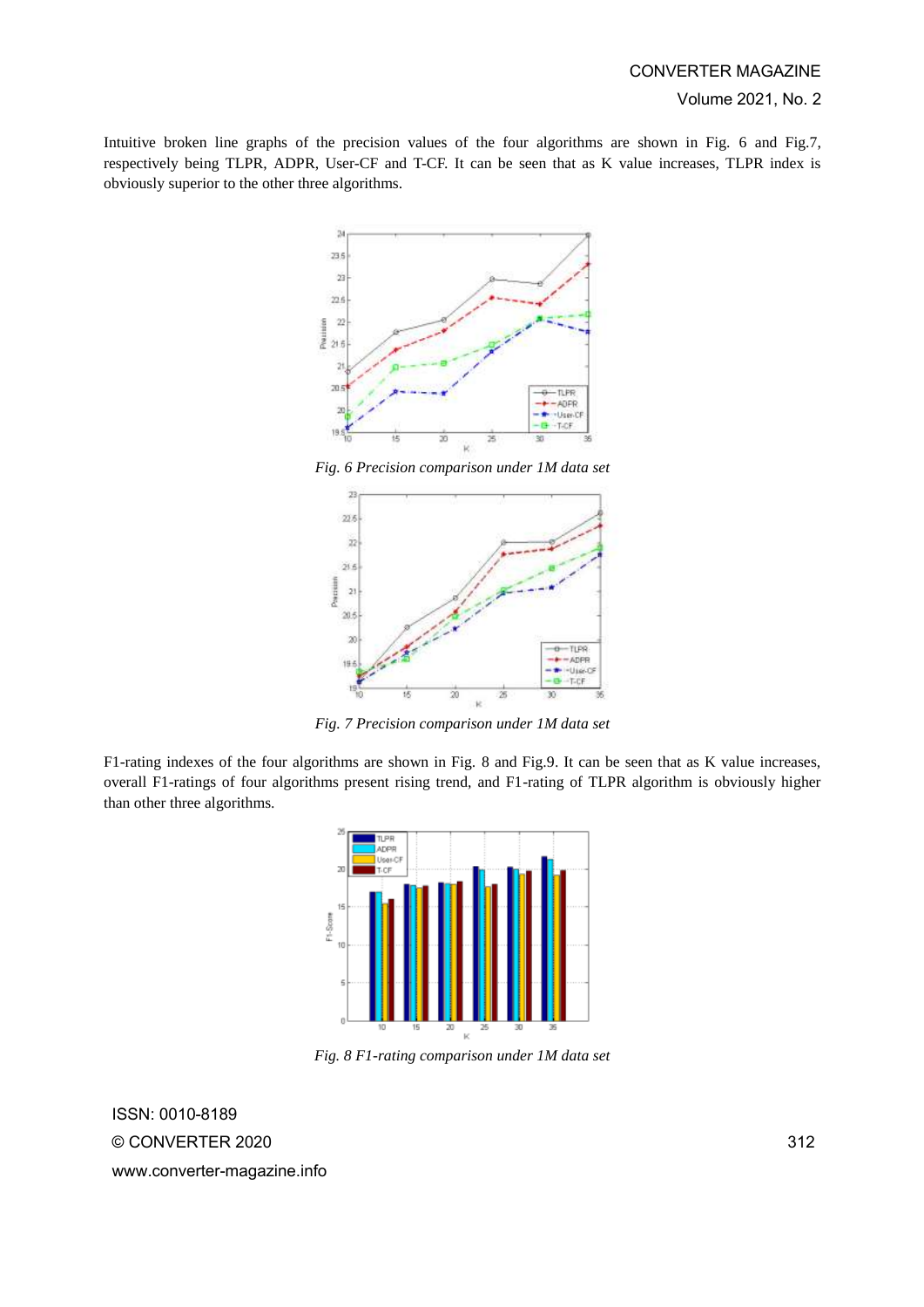

*Fig. 9 F1-rating comparison under 1M data set*

It can be seen from the intuitionistic graph of each index: parameter K is an important influence factor of the algorithms, and its change will affect various indexes of the recommendation algorithms to different degrees. The larger the amount of data, the better the indicators of each algorithm. On the whole, as K value increases, overall indexes of the algorithms all present rising trend, but they don't present strict linear relations. For example, when K value is 30, precision of User-CF algorithm is the highest, so K selection and size of data are of great importance to improvement of the algorithm performance. Experimental results indicate that under the same circumstance, the recommendation effect is the better when time and location factors are taken into consideration simultaneously.

# **V. Conclusions**

Compared with the traditional recommendation algorithms, the recommendation algorithm combining time factors and geographic location factors includes more information which can be used to establish a recommendation model with better recommendation effect. The emphasis in this paper was laid on influences of time and location on user preferences, and a recommendation model combining time and geographic location factors was designed and implemented. Through an experimental comparison, the model has better recommendation effect.

It's recognized that time and geographic location have great influences on performance of the recommendation algorithm in this paper and recommendation performance is improved through the experiment, but there are still some deficiencies with improvement space. For example, when the data size is large, the time spent to search and collaborative filtering will be very long; taking postcodes as territorial division signs has neglected change of user interest with the change user location.

# **Acknowledgments**

This paper is made possible thanks to the generous support from the Key Research and Development Program of Shandong Province (2018GGX106006), Jinan Science and Technology Project (201704065), A Project of Shandong Province Higher Educational Science and Technology Program (J17KA070), PhD Funding Project of Shandong Jianzhu University (No. X19044Z), Science and Technology Program Project of Shandong Colleges and Universities (No.J17KA070), Undergraduate Education Reform Project of Shandong Province (No.Z2016M016, Z2016M014, M2018X197).

# **References**

[1] Aligon J, Gallinucci E, Golfarelli M, et al. "A collaborative filtering approach for recommending